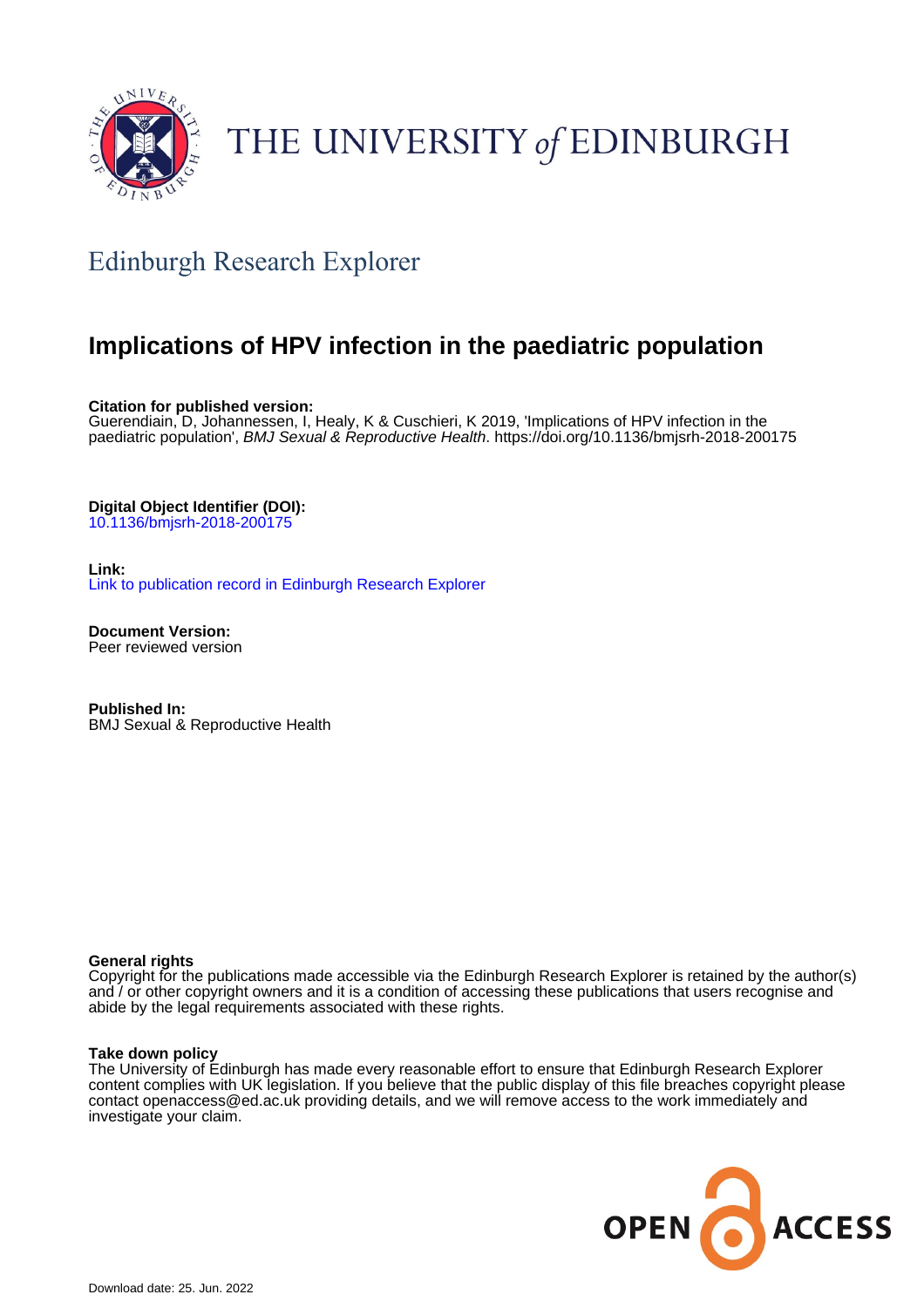Guerendiain Daniel<sup>1</sup>, Healy Kirsten<sup>3</sup>, Johannessen Ingolfur<sup>1&2</sup>, Cuschieri Kate<sup>1</sup>

1 Scottish Human Papillomavirus Reference Laboratory (SHPVRL), Royal Infirmary of Edinburgh, UK

2 Division of Laboratory Medicine, Royal Infirmary of Edinburgh, UK

3 Paediatrics, Victoria Hospital, Kirkcaldy, UK

Corresponding author: Daniel Guerendiain

Email: daniel.guerendiain@nhslothian.scot.nhs.uk

Telephone: 0131 242 6005

Address: Scottish Human Papillomavirus Reference Lab. Royal Infirmary of Edinburgh, 51 Little France Crescent, Edinburgh, EH 16 4SA, UK

Word Count: 1098

Title: Implication of HPV infection in the paediatric population

Key message points:

- While genital HPV infection is often acquired through intimate sexual contact, other nonsexual transmission routes are possible including autoinoculation.
- Comprehensive evaluation of every case of ano-genital warts in a child is necessary to determine if child sexual abuse (CSA) may have occurred.
- Molecular HPV genotyping is not currently informative for cases for CSA.

Contributorship statement:

Daniel Guerendiain: Drafted manuscript.

Ingolfur Johannessen: Assisted in critical appraisal of manuscript.

Kirsten Healy: Assisted in literature review and in critical appraisal of manuscript.

Kate Cuschieri: Assisted in drafting and critical appraisal of manuscript.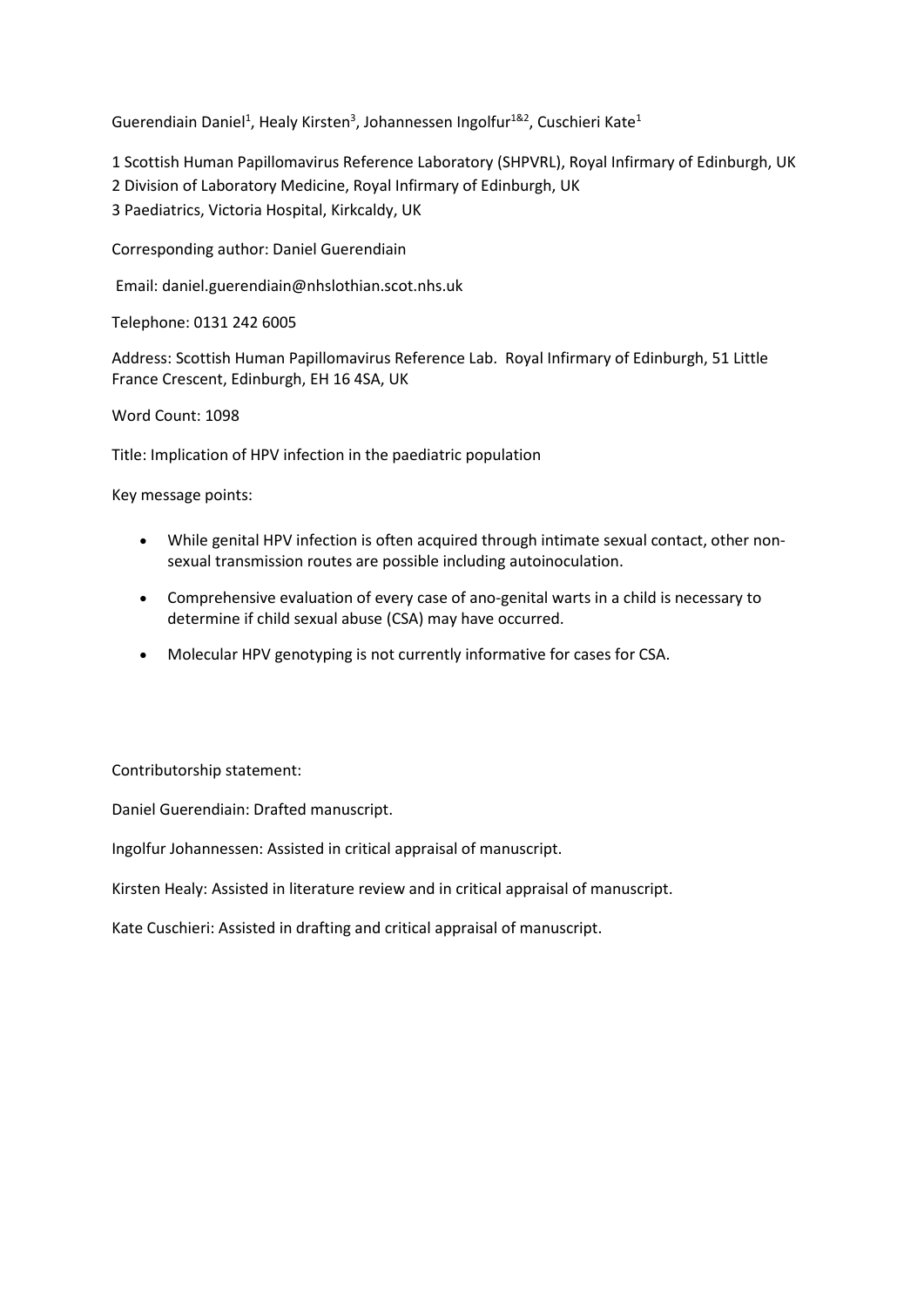### **Why undertake this review?**

At the Scottish HPV Reference laboratory we deliver HPV testing for epidemiological, clinical and research work-streams. We also serve as a hub for enquiries relating to HPV, HPV testing and the consequences of infection. Enquiries are varied but have included those around the detection and implications of HPV infection in childhood and the rationale/justification for HPV testing in cases of suspected child sexual abuse (CSA). Given these enquiries, the sensitive nature of the issues and legal implications associated, we took the opportunity to review the evidence on the origins and implications of HPV infection in children and to highlight any key knowledge gaps. To this end we provide a summary document that will hopefully be of use to clinicians.

# **How can children acquire HPV?**

Human papillomavirus (HPV) is a common epitheliotropic virus that can be transmitted via skin-toskin contact. One of the more common clinical manifestations of anogenital HPV infection is genital warts, which has a peak prevalence in young adults aged 20-25 years [1]. However, ano-genital warts can also arise in children, which raises questions and concerns around potential sexual abuse.

As genital HPV infection is often acquired through intimate contact, sexual abuse can of course provide a transmission route with or without penetration. However, there are other mechanisms of HPV transmission. Vertical transmission (from mother to baby) can occur transplacentally; HPV has been found in amniotic fluid and cord-blood, or during passage through the birth canal. Horizontal transmission of HPV can occur via autoinoculation i.e. the child has cutaneous warts and transmits virus to another of his/her body parts or through heteroinoculation where the carer/close contact has warts and transmits virus to child.

Reports on vertical transmission of HPV between the infants and their mothers conducted between 1997 to 2009 are summarised in Table 1, [2, 6, 7, and 8]. Differences in study design, case definition of HPV positivity (e.g. clinical evidence or serological/molecular evidence) make the generation of a consensus statement on the rate of vertical transmission challenging. However the existing evidence indicates that in mothers with clinical signs of HPV infection (i.e. warts) vertical transmission may be higher than in those with asymptomatic infection. This said, with respect to asymptomatic women, Castellsague found children born to cervical HPV-DNA positive mothers were significantly more likely to be HPV positive at the 6 week visit post partum compared to infants born to HPV negative mothers (p=0.02), [2]. Moreover, Merckx published a meta-analysis of, which included 20 studies or 3128 mother-child pairs. From the data, they found significant heterogeneity among different studies, and a relative risk increase of 33% [3].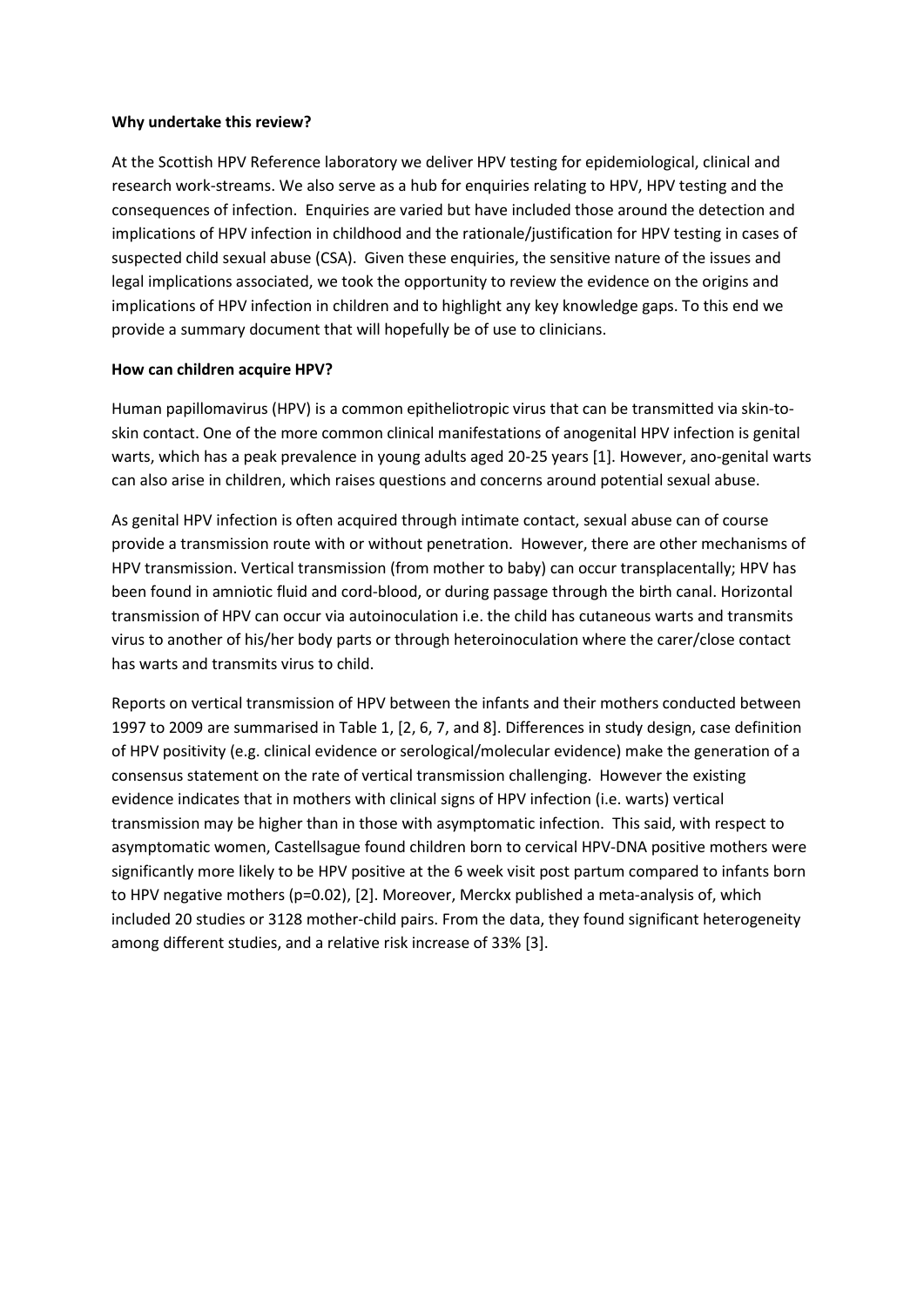Table 1. Rates of vertical transmission, mother – infant HPV concordance and persistence of HPV in infant samples.

| Study, Year                             | <b>HPV</b> status in<br>mothers                                      | HPV status in infant                                                                      | Concordance<br><b>Infant - Mother</b> | <b>Persistence of HPV</b><br>positivity (>2 samples<br>positive) only 18<br>samples tested >2 |
|-----------------------------------------|----------------------------------------------------------------------|-------------------------------------------------------------------------------------------|---------------------------------------|-----------------------------------------------------------------------------------------------|
| [2] Castellsague<br>(2009) <sup>a</sup> | 66 positive<br>77 negative                                           | 13 (19.7%)<br>13 (16.9%)                                                                  | 5/16 (31%) samples<br>(315)           | 2/18(11%)                                                                                     |
| [6] Marais (2007) <sup>b</sup>          | 100 positive                                                         | 23/111infants<br>(20.7%)                                                                  | 7/23 (30.4%)                          | N/A                                                                                           |
| [7] Manns (1999) <sup>c</sup>           | 23 positive<br>(only looked for HPV<br>16 antibodies)<br>75 negative | 1/23(4%)<br>(only tested at 2<br>years, retrospectively<br>looked at birth)<br>2/75(2.7%) | N/A                                   | 1(4%)<br>(negative at 5 and 11<br>months)<br>2(2.7%)                                          |
| [8] Puranen (1997) <sup>d</sup>         | 41 positive<br>18 clinical signs of<br><b>HPV</b>                    | 39/105 (37%)<br>15/18 (83%)                                                               | 29/42 (69%)<br>13/18 (72%)            | N/A                                                                                           |

a) HPV DNA was detected from HPV transmission from 66 HPV-positive and 77 HPV-negative pregnant women and their infants. b) Prevalence of anti-HPV-16, HPV-11 and HPV-18 IgG antibodies was analysed in mothers and their children in an attempt to identify evidence of HPV trans-mission from mother to child. c) In this report they evaluated the possible mother to infant transmission of HPV, using a validated serologic assay to detect antibody responses to HPV 16. d) Authors evaluated the mother-infant transmission in 106 infants born by vaginal delivery or b[y caesarean section](https://www.sciencedirect.com/topics/medicine-and-dentistry/cesarean-section) and their 105 mothers using PCR.

# **How common is HPV in children?**

There is a paucity of data on the prevalence of HPV infection in children and the estimates that exist vary widely. From a UK perspective, O'Leary [4] conducted a study in schools and further education colleges, which involved the molecular testing of urine samples and showed the weighted prevalence of any HPV to be 1.1% for 11-14 year old females compared to 15.4% for 15-18 year olds. Consistent with the findings of O Leary, Dunne noted that the younger the child the lower the prevalence i.e. in children under 7 years of age the prevalence was 0.4% compared to 3.3% in children over 7 years of age [5].

# **What is the frequency of CSA in children with ano-genital warts?**

There are relatively few studies in which the frequency of child sexual abuse in children presenting with ano-genital warts have been comprehensively assessed (Table 2). Three studies performed between 1996 to 2006 ranged in size from 17- to just 72 patients. De Jesus concluded that ano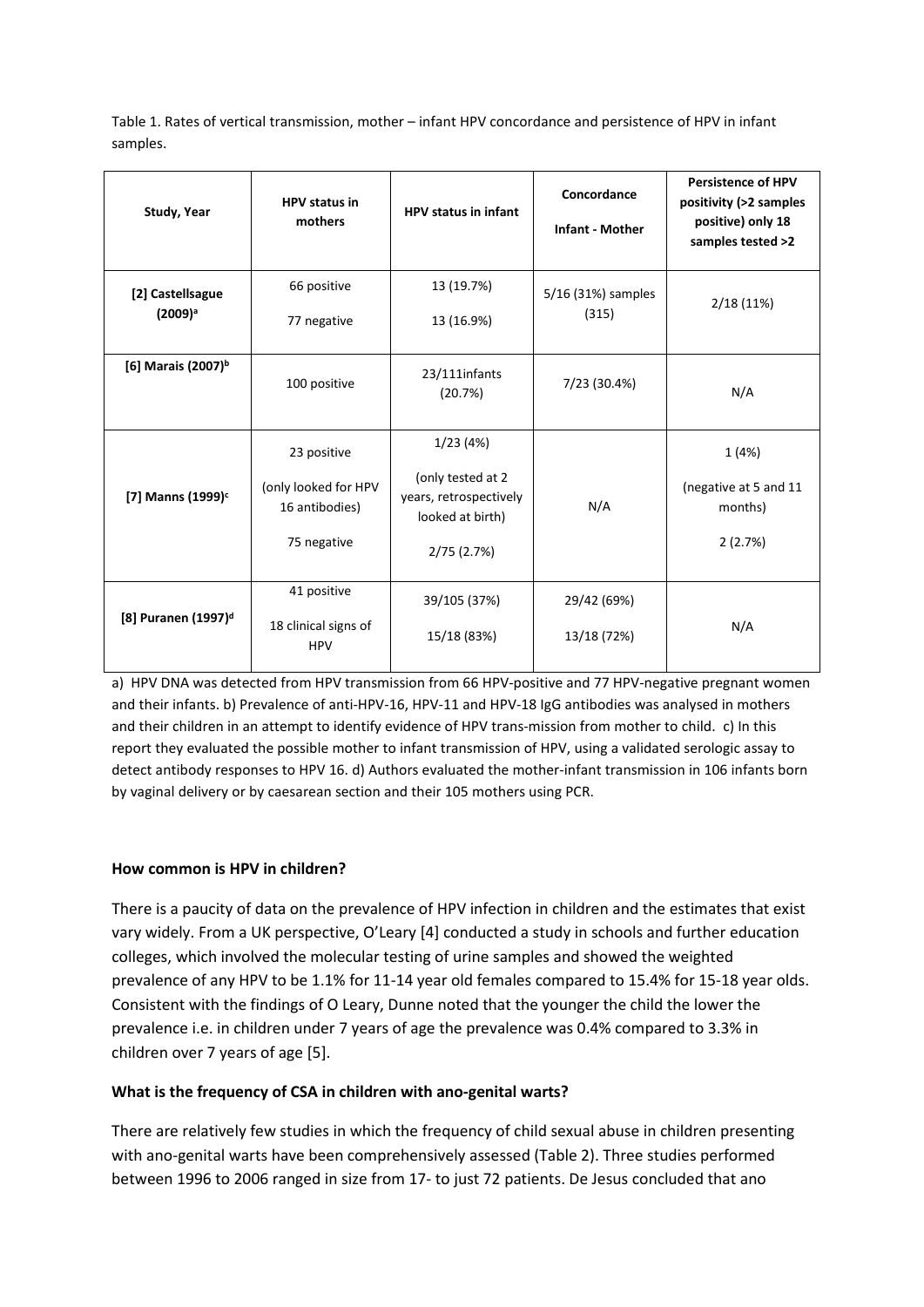genital warts in children > 5 years of age should raise a strong suspicion of sexual abuse, [9]. In 2006, Sinclair found that children compared to children less than 4 years of age, children aged 4-8 years with ano-genital warts had a 2.9x increased risk of child sexual abuse compared to children < 4 years of age, and those > 8 years of age had a 12.1x increased risk of child sexual abuse, [10]. In the same year Marcoux reported that the mean age of onset of wart manifestation in childhood was 3 years 9 months (28% <2 yrs and 62% 2-6yrs) and in 25% (18/72) child sexual abuse was confirmed or suspected, [11].

Table 2. Summary of above studies looking at the frequency of child sexual abuse in children presenting with ano-genital warts.

| Study, Year             | <b>Number of children</b><br>with confirmed<br>child sexual abuse | Age of children with<br>confirmed child sexual<br>abuse                              | <b>Number of</b><br>children with<br>no child<br>sexual abuse | Age of children with no<br>child sexual abuse                                     |
|-------------------------|-------------------------------------------------------------------|--------------------------------------------------------------------------------------|---------------------------------------------------------------|-----------------------------------------------------------------------------------|
| [9] De Jesus<br>(2001)  | 8/17 (49%)                                                        | >4 years                                                                             | 5/17 (29%)                                                    | <3 years                                                                          |
| [10] Sinclair<br>(2006) | 17/55 (31%)                                                       | $0 - 2$ years<br>5/17(29%) 2-4 years<br>5/17(29%) 4-8 years<br>$7/17(42%) > 8$ years | 38/55 (69%)                                                   | $9/9 < 2$ years<br>17/38 (45%) 2-4years<br>9/38(24%) 4-8years<br>3/38(8%) >8years |
| [11] Marcoux<br>(2006)  | 18/72 (25%)<br>Only age data for<br>16/18                         | $0 - 1$ years<br>9/16 (56%) 1-4years<br>5/16(31%) 4-8years<br>$2/16(13%) > 8$ years  | 54/72 (75%)<br>Only age data<br>for 43/54                     | $10(23%) < 1$ year<br>28(65%) 1-4years<br>5(12%) 4-8years<br>$0 > 8$ years        |

# **What to consider if the child presents anogenital warts?**

Given that HPV infection can be acquired via non sexual mechanisms, all methods of transmission should be considered in addition to possible abuse. It seems reasonable that at least a group of children <2-3 years will have developed anogenital warts secondary to vertical transmission given that the duration of HPV infection can last 2-4 years after acquisition. As described above evidence indicates that increasing age is inversely associated with the likelihood of vertical (rather than sexual) transmission. However, there is no clear or evidenced age "cut off" which is indicative of abuse hence evaluation on a case by case basis is necessary to inform the decision as to whether a CSA investigation is required.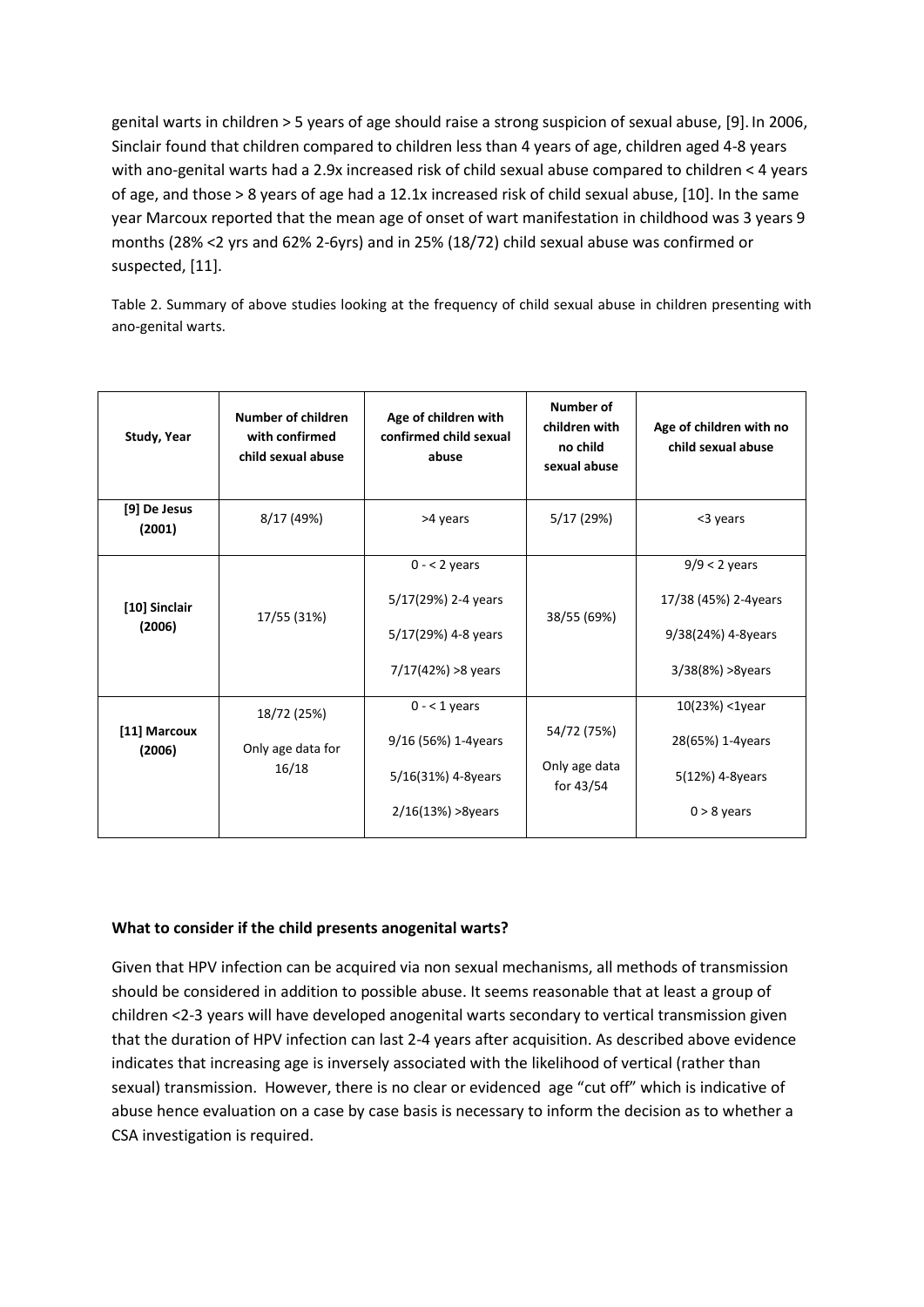# **Is molecular HPV testing informative when considering CSA?**

No. Genital warts are diagnosed clinically and laboratory confirmation of HPV status does not add value nor would it inform treatment decisions. Additionally molecular testing and genotyping of HPV in children is unhelpful in confirming/determining whether abuse has occurred due to (1) the transient nature of HPV infection, (2) the observed lack of concordance of HPV genotype in children (even where sexual abuse has been confirmed) and the carer and (3) technical issues/challenges with testing superficial samples.

# **What guidelines exist that relate to the management of genital warts in children?**

Various guidelines related to genital wart diagnosis and child sexual abuse cases are available from different organisations, including WHO, BASHH and the Royal College of Paediatricians. Although some of these guidelines are relative elderly, they converge on the point there is limited evidenced for the use of molecular HPV testing in children to gain insight into CSA.

# **What additional research/work is needed?**

Contemporary parent to child transmission studies that provide a better understanding of the detailed natural history of HPV acquisition, clearance and clinical manifestation(s) in children, would help determine a "background" level of genital HPV carriage in children and potentially identify nonsexual risk factors for transmission. Such studies would also provide more precise estimates of the development of ano-genital warts secondary to vertical transmission of HPV. Additionally, prophylactic HPV vaccination has already demonstrated a significant impact on adult diagnoses of genital warts and is likely to exert an influence in children over time both directly and indirectly through herd immunity.

# **References**

- 1. Patel H, Wagner M, Singhal P, et al. Systematic review of the incidence and prevalence of genital warts. *BMC Infectious Diseases*. 2013; 13:39. doi:10.1186/1471-2334-13-39
- 2. Castellsague X, Drudis T, Canadas M, et al. HPV infection in pregnant women and mother to child transmission of genital HPV genotypes. BMC infectious diseases 2009, 9, 74.
- 3. Merckx M, Lie Wildero-Van Wouwe L, Arbyn M, et al. Transmission of carcinogenic human papillomavirus types from mother to child: a meta-analysis of published studies. Eur J Cancer Prev 2013;22(3):277-285
- 4. O'Leary MC, Sinka K, Robertson C, et al. HPV type-specific prevalence using a urine assay in unvaccinated male and female 11- to 18-year olds in Scotland. *British Journal of Cancer*. 2011;104 (7):1221-1226. doi:10.1038/bjc.2011.30.
- 5. Dunne E F, Karem K L, Sternberg M R, et al.; Seroprevalence of Human Papillomavirus Type 16 in Children. *J Infect Dis* 2005; 191 (11): 1817-1819. doi: 10.1086/430274
- 6. Marais, D. J., Sampson, C. C., Urban, et al. The seroprevalence of IgG antibodies to human papillomavirus (HPV) types HPV-16, HPV-18, and HPV-11 capsid-antigens in mothers and their